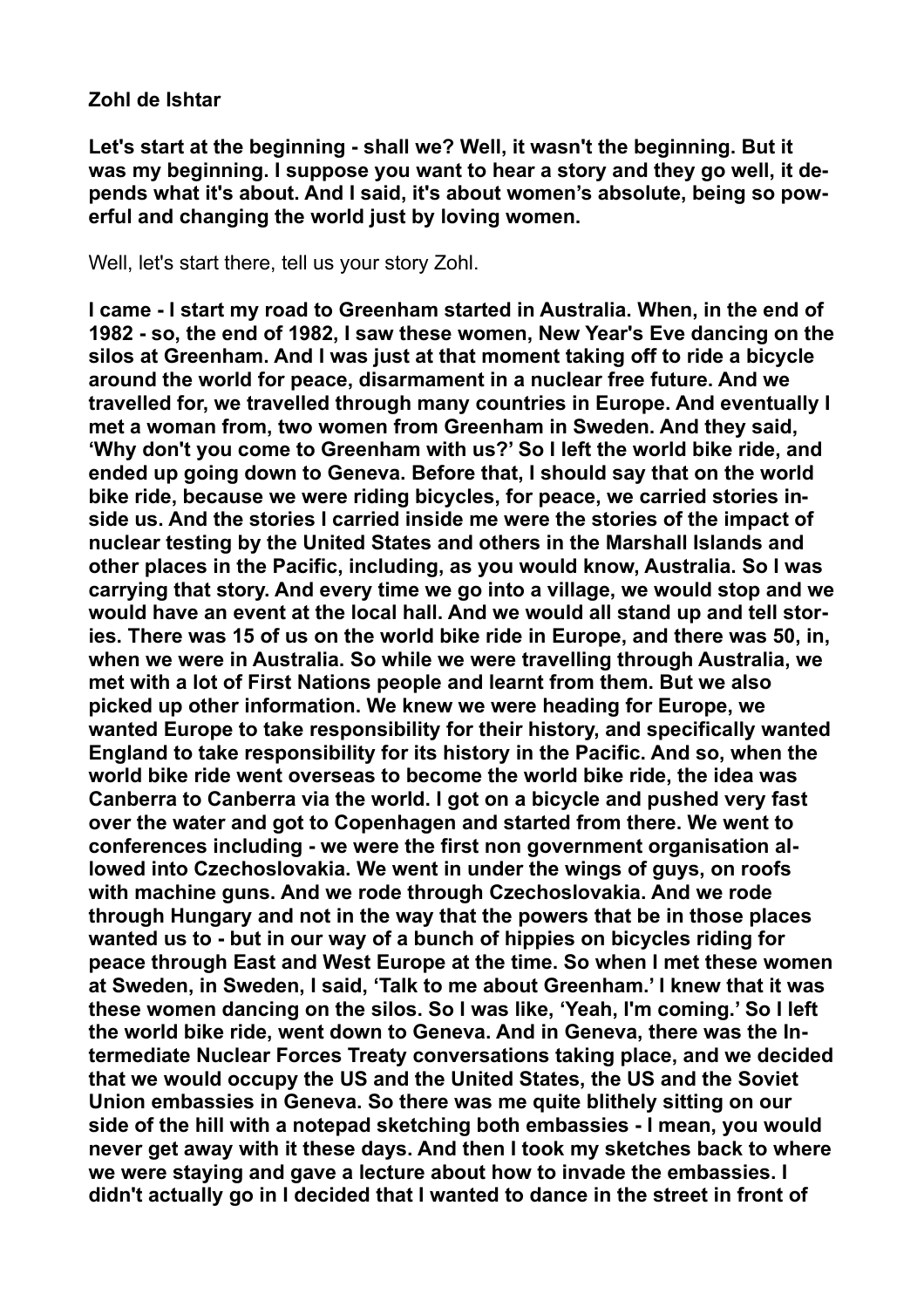**the media instead of disappearing inside the base, the embassies. So yeah, so then I ended up at Greenham Common, followed those women to Greenham and went to Green Gate. Best place in the world Green Gate, beautiful.** 

What made it the best place in the world?

**What made it the best place in the world was the trees. Like we weren't on the side of a busy street. We were in the - on the common itself, we were very engaged with the land there. We were very engaged, we were right next to the silos, so I slept with the silos for years. And, and, you know, like just, you know, what 500 yards away from the silos where they kept the nuclear weapons - and, and we were also the separatists camp. So we were the only camp that men weren't welcome in. Which was brilliant, because there always needs to be a space like that for women who want that sort of space. But Greenham had - its nine miles around it had, at one time it had 13 different camps. They were different colours of the rainbow. Like if you wanted to go to Blue Gate, if you want to be vegan, you get went to Blue Gate, and you dyed your hair blue. If you wanted to go in and have parties with the male squaddies every Friday night, well, you lived at Violet Gate, and you just cut the fence on Friday nights and walked in and had parties with the guys. So you know if you wanted to be on the media all the time you lived at Yellow Gate which was the original and the main gate. So you'd go there. So it catered for all types and that was his strength. I mean, and yeah, if you didn't, if you had an argument with one person one day at one gate, you'd just move to the next one. Until it calmed down and go back again, which is a very ancient procedure for actually dealing with conflict.** 

# Yeah.

**So yeah, it really, really worked. And every woman was totally 100% empowered, autonomous, with 100% responsibility for their actions. And with 100% respect for each other. Might not like each other, but we had respect for each other. And yeah, in that, that's how I want to live that, my whole life. That's how I want to live the rest of my life and I really miss Greenham I really - I left earlier than I wanted to and I'm keen to come back and go to Greenham and live at Greenham again.** 

## What caused you to leave?

**My Mother was, I was rung and they told me my Mum was dying and so I needed to get on the plane and Australia in those days was a very very long way much longer way away from England than it is now. Well Coronavirus has changed that but yeah. So yeah went home and continued my work in the Pacific.** 

When you were there, what forms of non-violent direct action did you take part in?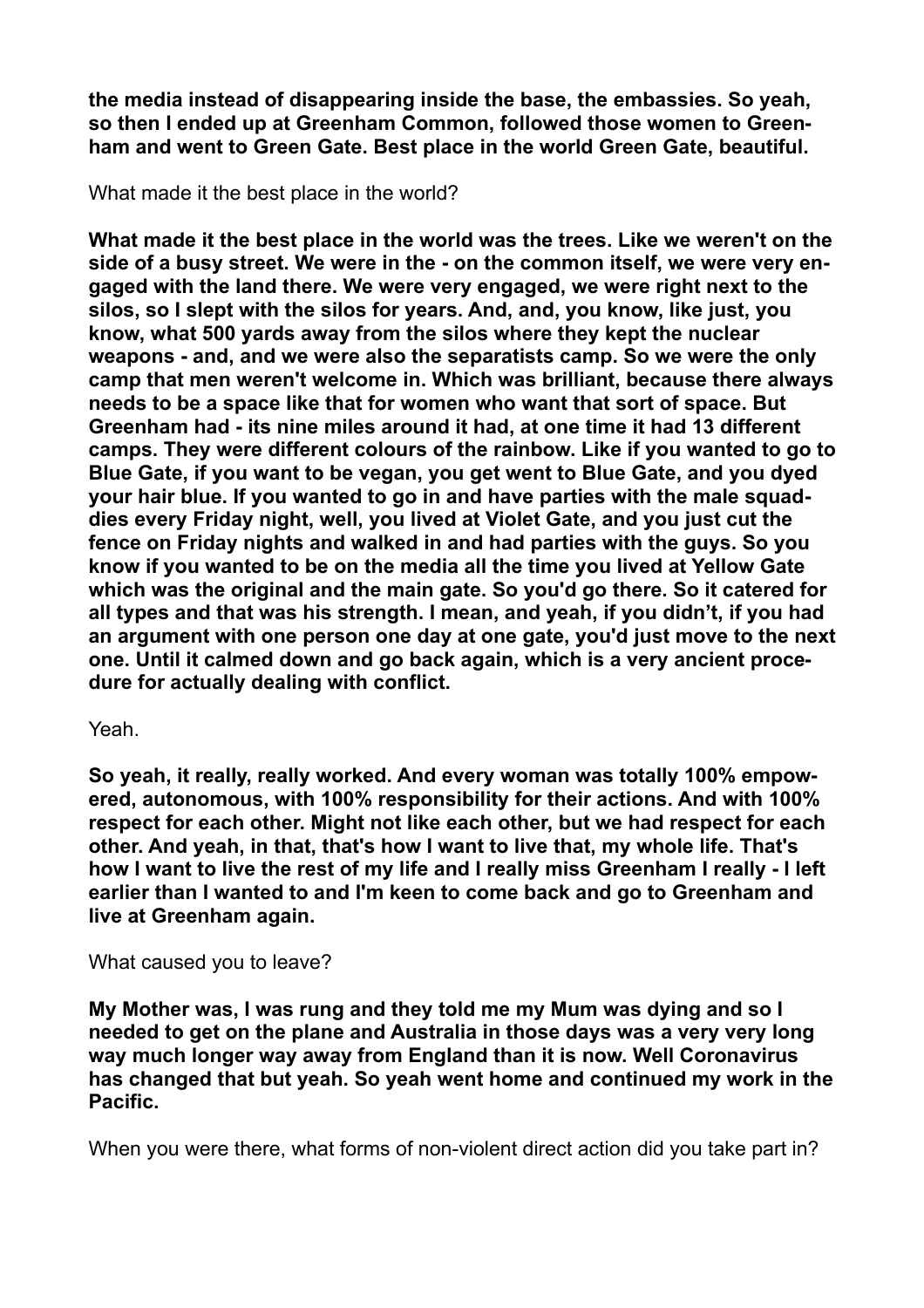**Oh, look, I think I got arrested like nine times or something but um, I only got arrested when I wasn't doing anything. So one of the one of the things that I really enjoyed doing was the day that I went invisible. I wasn't planning this I didn't know about being invisible. But they came in and they wiped - the day they totally decimated Yellow Gate. The Yellow Gate camp, they dropped it to the ground and all the women were pushed over to the other side of the road except for myself, and a group of other women. Oh, there is actually a photo that appeared in - I don't know who took photo but there's a photo of us sitting. We just started to build a fire and boil the kettle. And the police just walked around us like we weren't there. And anyways, those other women sort of disappeared off and I was by myself. So I thought, okay, I'll get on top of the mound, and I'll wave to the women on the other side of the road, let them know I'm here. And somebody on the other side of that road, had a camera and took a series of shots with the police as they slowly came to realise that there was a Greenham Common woman amongst them. And what happened - it took me a while to figure it out. But I assumed that the other women were police women under disguise. Because I had never seen them before. And I guess, you know, maybe they had other stories, but no one ever told that story. So I suspected they were police women who had infiltrated the camp. We were infiltrated several times by media by, you know, American spies by Russian spies, you know, like, it's easy to infiltrate. I mean, we don't even give a toss about who was infiltrating it's like, how much education could they pick up while they were there? That's what we wanted. More interested in would they learn where they were going wrong? So somehow, I think it was assumed that I was one of the undercover police women who had infiltrated first, but that's a story that I have no proof over. But I came to the conclusion that I was actually there by myself, didn't make sense why the police would not, you know, pounce in on me and drag me across the road. So yeah.** 

Tell us about some of the times that you got arrested.

**Well, one of the one of the times I got arrested was when Heathrow was on. So there was, in Australia, a group of women following the Greenham inspiration, and there were other women's camps all growing up all around the world. There was one at Pine Gap. Now what year was Pine Gap - 1984? So anyway, in 1983, I rode into Greenham Common on my bicycle, it was my 30th birthday. I made sure I arrived on my 30th birthday. And went to Green Gate, which is where the women I'd met in Sweden were. And that was just before a big, you know, like bring your black cardigans and we're going to cut things. But the soldiers had built up the whole inside of the things with razor wire. So when we started cutting the fence with our BCs, with our black cardigans, our bolt cutters, they, they couldn't get at us there was just police on our side. And the soldiers were all locked inside this gate, this fence with razor wire that they couldn't climb through. I don't know why they had difficulty climbing through the razor wire because we were really good at it. So anyway, they couldn't get through the razor wire to us and one of the things I did that day knowing that - well we just been, had a visitor from one of the Australian women for survival had come to Greenham and and she had she'd come for this**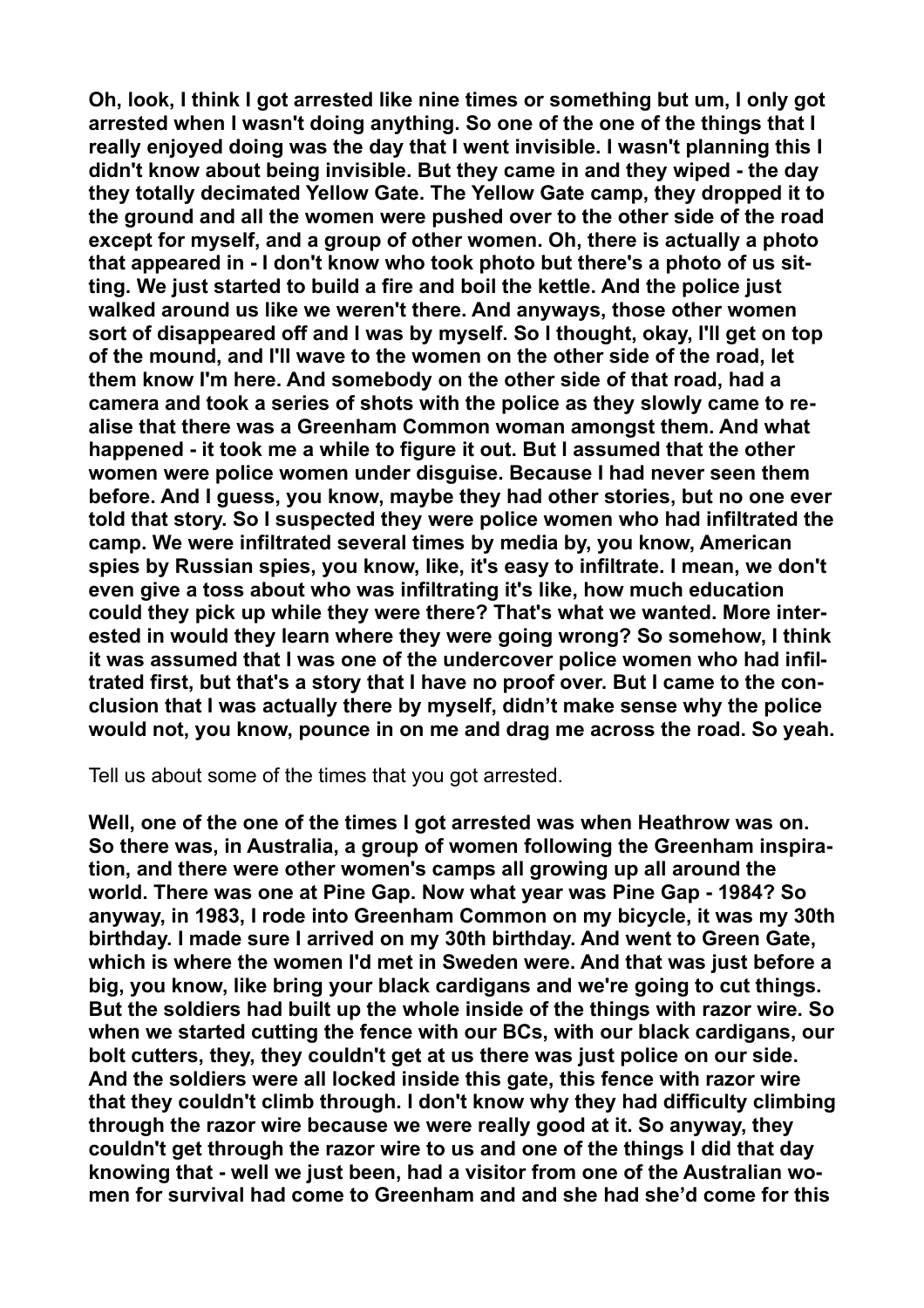**action and she had had come to tell us about the camp that we're having at Pine Gap which is in the middle of Australia, right next to Alice Springs plonk in the middle of Australia. It's a massive communication control command and intelligence base. Has been there for a long time and definitely was there at that particular time. Um, so I rode around the day that we had that big Embrace of Base I think we were (inaudible) at that stage. I can't remember what which Embrace the Base it actually was but it was the end of 1983 and I rode my bicycle around the base. And I cut the fence, I cut some fence - I cut a circle out of the fence and this is it here.** 

### Oh wow!

**So I cut this fence, Greenham fence, and I rode around the base and women tied their magic stuff onto it. And a woman turned up and we sent it back to - I told you the woman turned up, we sent it back to Pine Gap.** 

**Wow.** 

**It's a message wheel from Greenham. And it arrived at Pine Gap Women's Peace Camp the same day that it arrived the same day that they were having their 111 Karen Silkwood's. You know the Karen Silkwood woman? The woman who made a lot of knowledge and was murdered because she was making a lot of noise in the United States around nuclear, nuclear weapons and nuclear power? Anyway, 111 Karen Silkwood's got arrested that day. And they, so they went off and hacked - but one of the things they did before they did that is they took the gate off Pine Gap and they then, they cut some wire out of it. And they sent, they, they tied their precious things onto it and found its way back to Greenham and and that's it. It's still at, it's in Newbury. One of the commoners, one of the local women who had common rights to the common that was taken away and turned into a military base - so there's a whole heap of commoners doing a lot of protests in, supporting Greenham Women as well, as we were supporting them. And they, she's got it in her house and I met up with her on Zoom recently and she's still got it. And the Pine Gap one is in, is in Newbury. So it's so lovely to see her on Zoom and going really strong because she was just like, a total rock to Greenham Women. You know, there was a whole group of locals that just supported us so much. When women first arrived at Greenham in September in 1981 these two women were amongst the first to be there. And they stayed with us all the way through. Absolutely stunning, so that's the Pine Gap fence. And so, you were asking me about a time when I was arrested - what was I doing? One of the things I really liked about the police is when we would do blockades now, I never sat down in a blockade. I was too busy clowning with the, with the police officers. You know, they'd stand up, they're all really you know, like rough and tough, you know, like, and I would just sit there and just mimic them. Not sit there, I'd stand right next to them and mimic them. And it would drive them nuts. And I really loved doing that. So that was pretty awesome. Now so I'll tell you about Pine Gap Women's Peace Camp, that happened. And we exchanged the, exchanged fence which is still in existence today. And**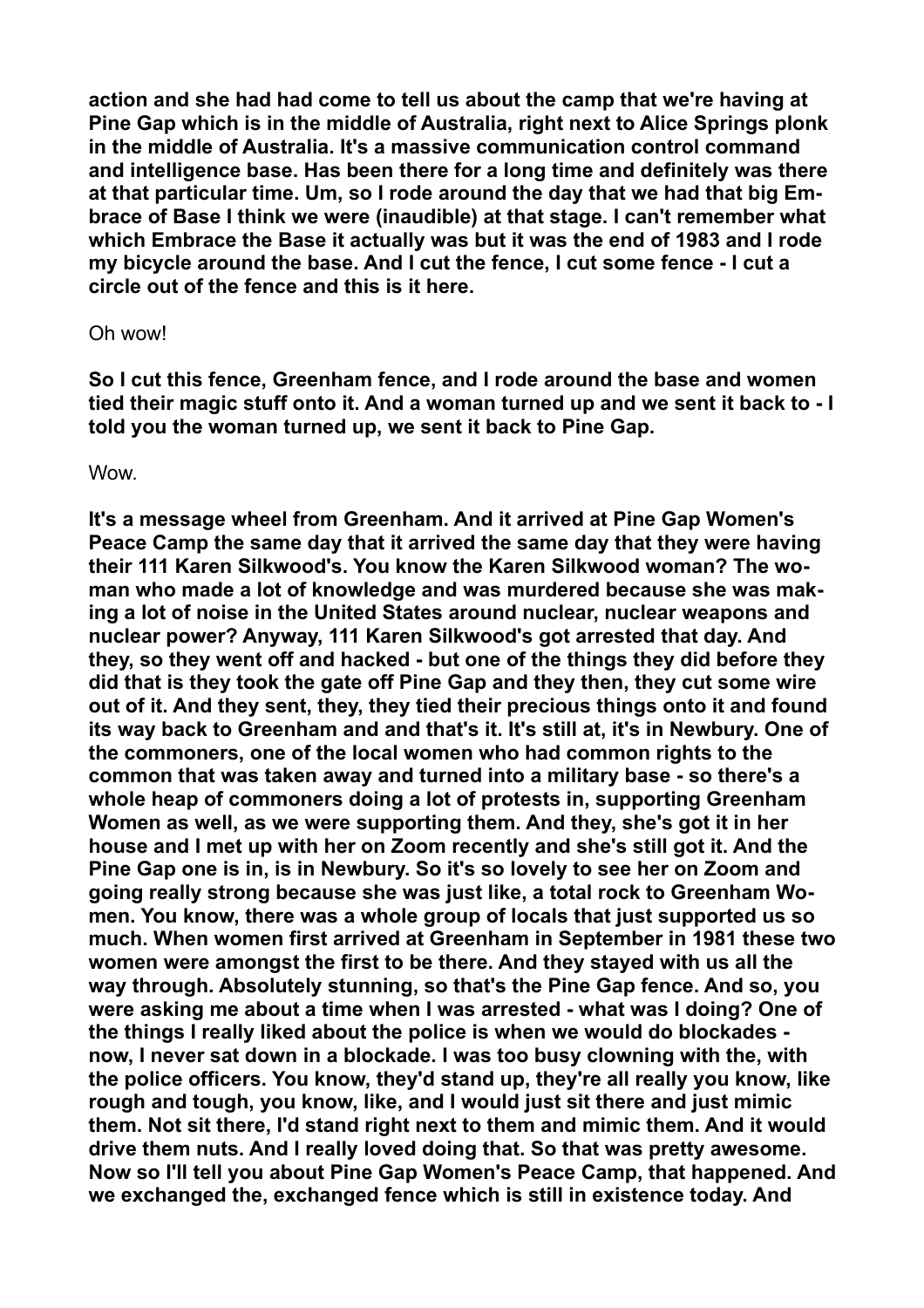**then a year later, in 19, 19 let's check, that's 1983. So now we're in 1984 and but the women in Australia decided to have Coburn Sound Women's Peace Camp which is a, it's a port down south of Perth on the bottom of Australia's west coast. And we couldn't get there. So we decided that we would go as close to it as we could. And the closest to it we could was Heathrow Airport. So we sat down in Heathrow airport and we, we sat in a circle in the main lounge in the lounge and sang Greenham songs - what else would you do? And we had postcards with us and the postcards, we gave them to people who are getting on the planes to go to Australia and say 'Will you post this for us?' In the hope that at least one would get through to the camp. I don't, to this day I don't know if any got through camp, but we were there. And of course as the ringleader I'm the one that got arrested. But so did my partner, Bridget, at the time. So actually, I think there was two or three other women as well so we spent the whole, we spent four days in Bow Street lockup. So the day that we were let out of Bow Street lockup, um, well hold on, one of the things that I did at Bow Street is I smuggled a pencil in, right. So I managed to you know, you get strip searched and all that sort of stuff and by strip search I mean like you know, bend over and cough sort of things - which they later declared was illegal but, on their behalf, but they are, they - so many of us went by different names like not our own name I used to get arrested as Mara Linga so Mara Linga. Maralinga is a place in one of the places in south Australia that the English did all the nuclear testing. One day here in Australia I even got arrested here just down the road and 'What's your name?' 'Mara.' 'What's your last name?' 'Linga.' And Maralinga's just up the road a bit. The cop didn't pick it up. Obviously from another place altogether. But um, you know, like, in England I was Mara Linga we had Frieda People, Frieda People you know, we had all kinds of stuff going on. So those of us that, that worked through pseudonyms couldn't take them to court to get compensation for having been stripped searched, but yeah. So, so I managed to get a pencil in and then I wrote this, I spent the whole four days writing this very long letter to go to Coburn. I don't know what's happened to it. If I ever find it, I'll send it. But I don't know what's happened to it because, um I just don't know what happened to it. But but it was a, it was a beautiful letter. It just went on and on and for days kept me occupied. It was great. I think that's what I mean by it was a beautiful letter, it kept me occupied and kept me focused. Oh and the Pine Gap time when the Pine Gap cap was happening near Alice Springs. We used to, we had some busy times at that stage at Newbury courts, you know, like being hauled up in front of the magistrate. Well, I used to take advantage of that because in the middle of Newbury courts in those days, I don't know what it looks like today, they had a telephone box. So I just get in the telephone box and ring up, no expenses, um all these women in Pine Gap, the women that were in the Pine Gap office in Alice Springs. So one day I went, I went there and they'd obviously cottoned on to this so I arrived and there was a policeman and he was stationed inside the phone box so I couldn't ring Pine Gap anymore! So that was really good. Anyway with Coburn Sound when we got released me and my partner at the time Bridget we, Bridget Roberts for those who know her, um, we um - was exactly the same moment that women had arrived in a giant truck, Green some Greenham Women had**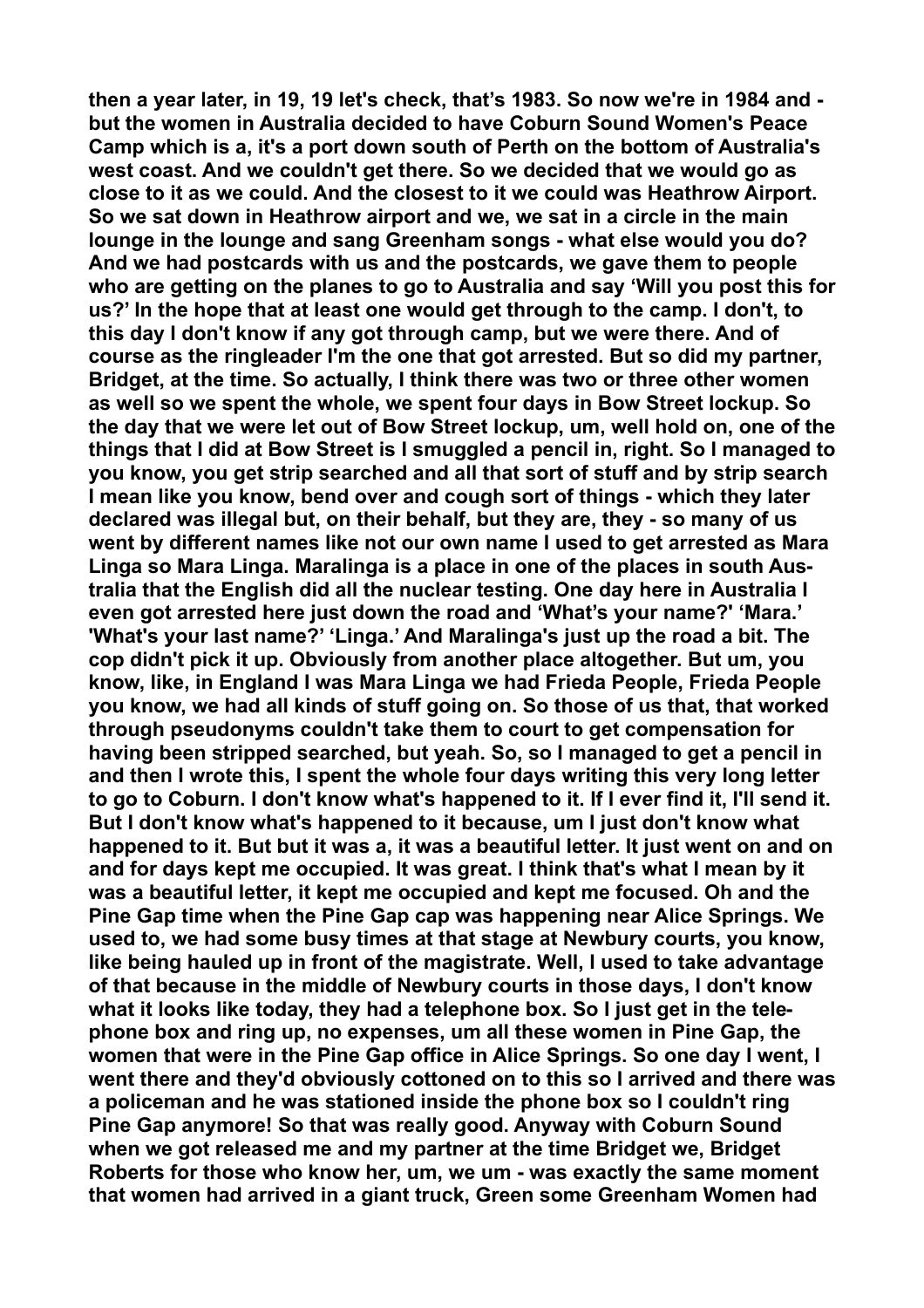**arrived in a giant truck and had deposited right in the corner of Whitehall and Downing Street, half of the fence of, that was supposed to be surrounding Greenham Common.** 

**Wow.** 

# **Yeah. So yeah, that was a that was a good thing there.**

What happened? So they just they just unloaded it there?

**I wasn't there. I was still in the nick at the time. But yeah, they just dumped, I don't know, it was a massive load. They dumped it on the on the traffic island, they didn't interrupt the traffic. I never got to see it, but I would have loved to have.** 

Yeah.

**And so some women came from there to welcome us out of the Bow Street nick. But, you know, we were harassed and treated really badly while we were there. One thing I really loved doing was asking for a banana, you know, when you're locked up, asking for banana, and then I would make stick people out of strips of banana peel. And I'd sit there and play with them. Because I've got a theatre background, right, and so, like - I have a circus theatre background, so I would have great fun making up stories for these banana skin people. And the police thought I was nuts. I really enjoyed doing that, kept me occupied. Again in Paddington, and they just went totally bonkers. So yeah, so it was in 1983, soon after I arrived, that I started talking about the Pacific.** 

Yeah.

**And you know and women were getting involved with the Pine Gap thing and learning about Australia and all that sort of stuff. But in 1984 Bikini Day, the 1st of March, Bikini Atoll that the largest hydrogen bomb was detonated in, by the United States. We had a celebration for Nuclear Free and Independent Pacific day. So it happens every year 1st of March. And so it was at Green Gate. Women came from all the different gates. Women came who were not even living at camp, came from wherever they came from, scattered across the country. And we, we said that was the day that Women for Nuclear Free and Independent Pacific network was born. On the 1st of March 1984. And so we started, we made a another message wheel from the fence, and we took the message wheel and we, we had the message wheel there and women came and tied their beautiful pieces to it. And we also made a really long beautiful banner. And we had masks and we all painted the mask to represent our understanding of, of connectedness with women in the Pacific. And we sent those off to Hawaii. Now Hawaii he had a um, Hawaii had, was the office of the Nuclear Free and Independent Pacific movement which is, was an indigenous led, indigenous run Pan Pacific, global in fact, network of people in-**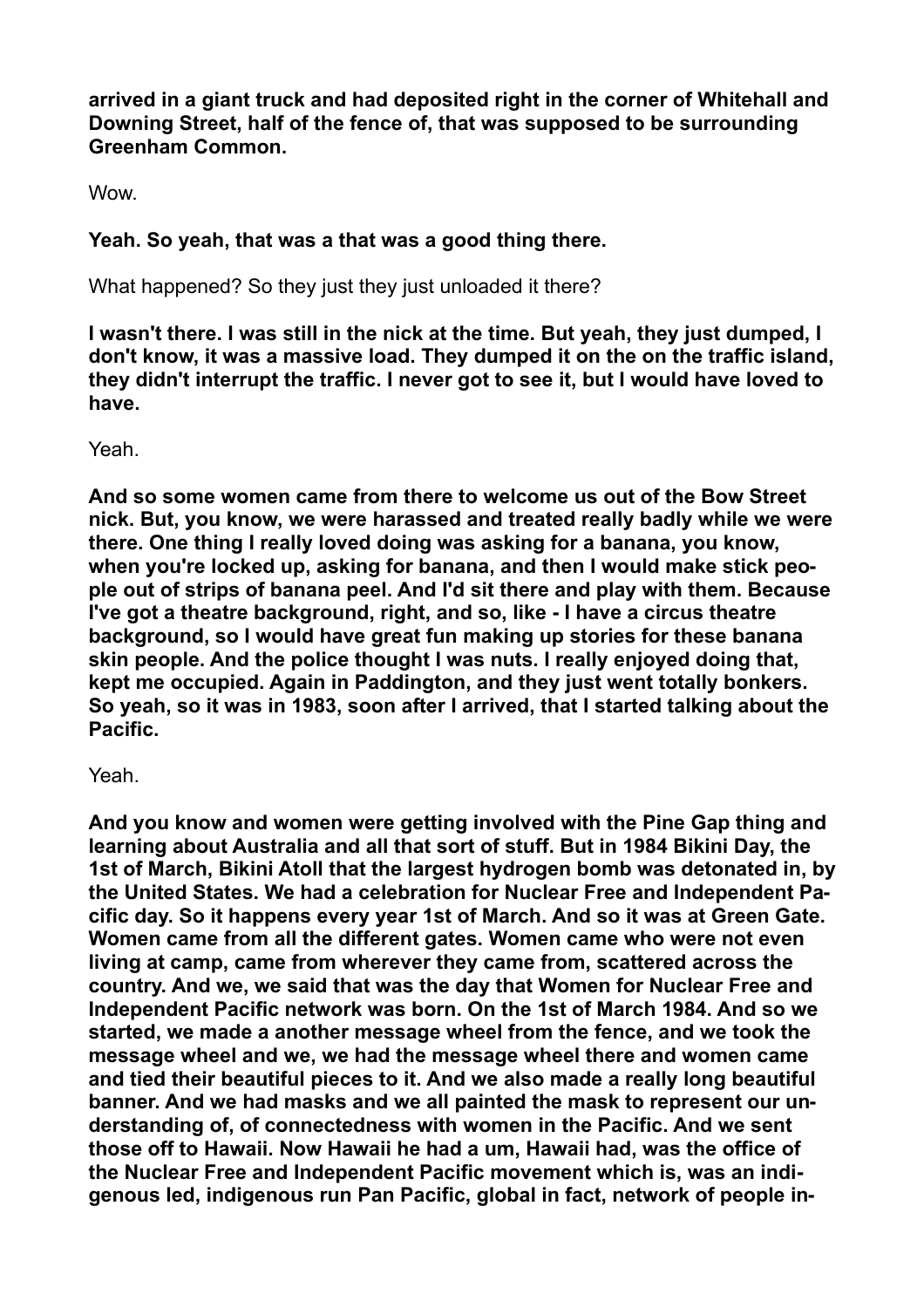**digenous and non-indigenous who were working together to look after the Pacific and to get responsibility taken for the damage that was done and to stop more damage from being, happening. So one of the things we learned that day was women in the Marshall Islands, who carry their babies for nine months, giving birth to babies that look like jellyfish. They breathe. They look like jellyfish, some of them are a bit hairy. They're different colours. And they just look like a jellyfish. And that's after a woman carrying a baby for nine months. There's a lot of that going on out in the Pacific today.** 

#### Still now?

**And people - yeah. And people do not know these stories. This is one of the stories I carried with me on the world bike ride. It was the story that resonated deepest in my heart. And so on this day, Bikini Day, that was one of the stories I told. It really hit into the core of women. Was one woman in particular who I remember, an American woman. And she really got so involved in the stories I was telling that she then went off and engaged with women in the Pacific by herself, and ended up with a beautiful book called Speaking Truth to Power. So she's - which is an awesome book. And I'm proud of the fact that came out of that particular incident.** 

#### Yeah.

**So what we did on that day was we decided what we wanted was to have Pacific women with us at Greenham. And there's so many Pacific well, Indigenous Pacific women who came to Greenham. Aboriginal Australian, included who came to - we even had an Aboriginal flag raised, in raised at Green Gate by a beautiful, strong poet and storyteller, First Nations Australian, who, who just claimed the whole common on behalf of indigenous peoples of the world. You know, in a room, sort of like a re - the word that comes to mind is retaliation. But it wasn't a retaliation. But it definitely referenced England coming to First Nations continent of Australia, and raising the union jack and claiming everything that happened then and since. So, yeah, very proud of that point. Um, there was also, we also ran in 1985, a tour for one Maori woman and another Marianas woman, Chamorro woman from the Northern Marianas, across England, Scotland and Wales. So they started at Greenham and finished at Greenham. And when they were at Greenham they really, they told stories, they talked about what was happening. They had you know, every woman there was really paining like really feeling deep for what's going on in the Pacific, what has gone on in the Pacific. We travelled with a little cortina for six weeks all over England, Scotland, Wales, and we talked to every peace group we came to. And so we had set up the Women's International - oh sorry, wrong, not the Women's International League for Peace and Freedom, although they did come into the story later. We set up the Women for a Nuclear Free and Independent Pacific - originally called Women Working for but somebody said, 'Why did, why are we working for it?' It's like, okay! Um, so and we sent the message wheel and the banner and the masks off to Hawaii. So, the next thing we find out is that Hawaii - that Britain is about to go and**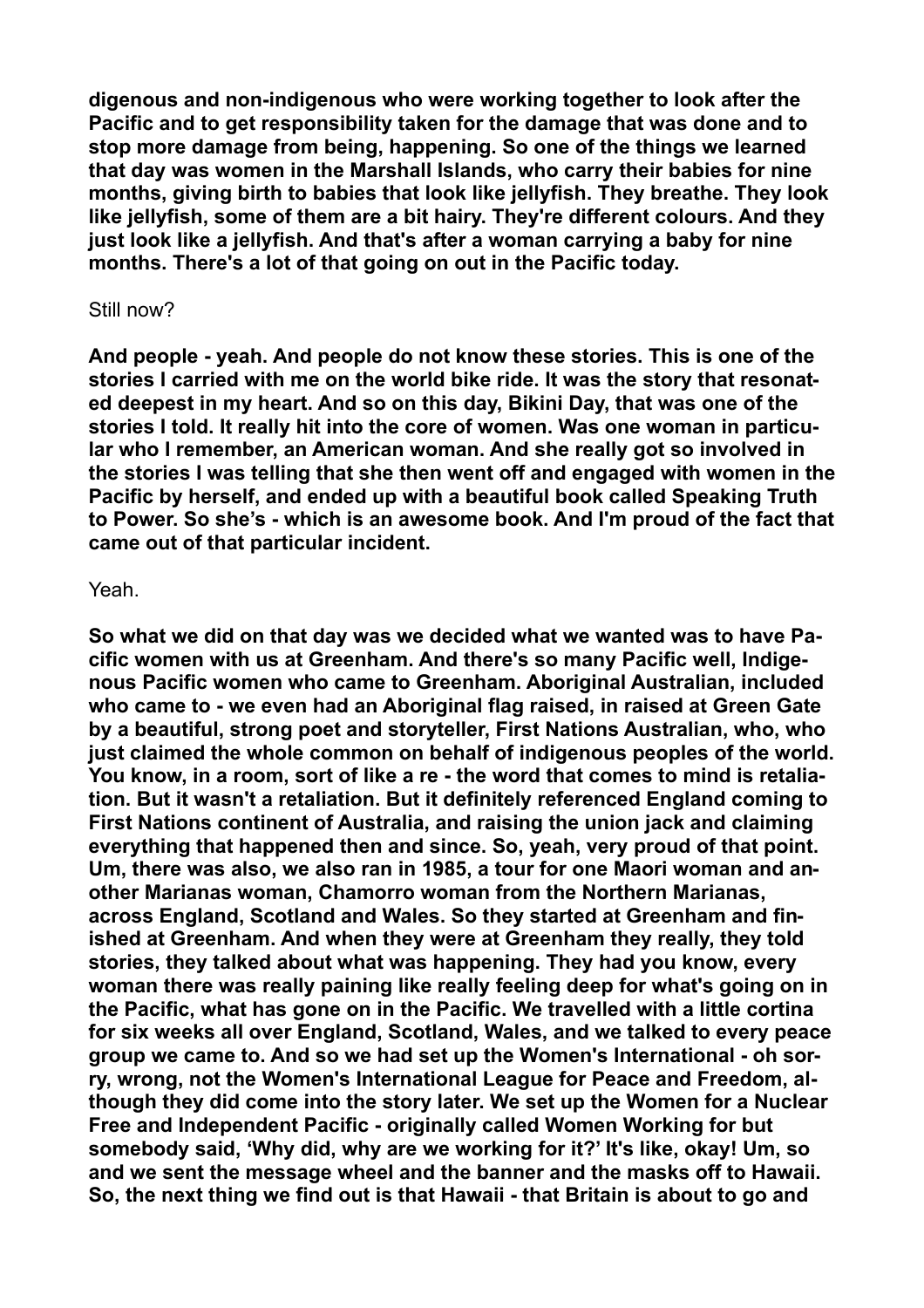**bomb Hawaii. That can't happen! Britain is about to target practice on the most sacred island of Kahoolawe in Hawaii. They're impact exercises, they are happening at the moment. Britain's out there, Australia's out there. Then they come into Australia and play silly buggers on the, on the Queensland coast. But there was about seven of us and we went to London and we stood, just seven of us with this sign that says, 'Stop England from Bombing Hawaii.' And everybody come up and say, 'What are you talking about? England is not going to bomb Hawaii!' And I'd say, 'Yeah, it is.' And so we had an opportunity to tell those stories. And we also in that year, so the next year we had, 1986, we had two women from the Northern Marianas. They came and attended the London Dumping convention, on the banks of the Thames. Now we couldn't get inside. But we tried to get the, our two guests in. Friend's of the Earth jumped at it. Friend's of the Earth had built a, under the elders, these two women's agreement, they made a, turned a whole barge into a Pacific island with a woman and baby at the top and towed it up and down the Thames River outside and everybody in the London Dumping convention could not mistake that. But neither could they miss the fact that on the other side of the road, there was a whole vigil that went on for the entire time the London Dumping convention was on day and night. And it wasn't people that were on the other side we had octopus and sharks and whales and kelp. One woman turned up dressed as a kelp with a sign that said, 'Peaceful Kelp Front', um, you know, so we had a ball. I mean, basically everything we did was having a ball. Yeah, we spent a year travelling and we ended up at the Women's Camp against Pine Gap, which I mentioned before, in Canberra. And I did a lot of workshops there on what was going on in the Pacific. And then the next year 1987 - and we had a woman from Belau. and another woman from the Marshall Islands come and join us. And I mean, Greenham Women had already heard about the jellyfish babies. Um, but they both came and the thing about Belau - or otherwise known as Palau, just south east of the Philippines - created the world's first nuclear free constitution. Now we were all, great, you know, a lot of noise was made about New Zealand having a nuclear free port, which is indeed a great thing and something that Australia has never done. But here we had a whole nation of women elders who had stood up to their men and had said, 'We want to not have the same history as the Marshall Islands. We don't want nuclear here. We don't want nuclear accidents.' Unfortunately, the United States forced them in a strange concept of democracy for 111, I'm sorry, I'm exaggerating, 111, 11 votes over 15 years to uphold the small clause inside that they had the women elders had put inside the Constitution, just a one small couple of sentences. It took 11 votes. And it involved bombing places, killing people. You know, people were being murdered. Men were being paid to go and bomb houses. There was so much violence that had never been seen in Belau. All of the nations to the north of the equator are matrilineal nations but Belau has always maintained a really strong, matrilineal nation as they still do today. But the government of the United States forced much devastation on top of the Belauan people. And I've already told you about the Marshall Islands and nuclear testing in the Marshalls so.**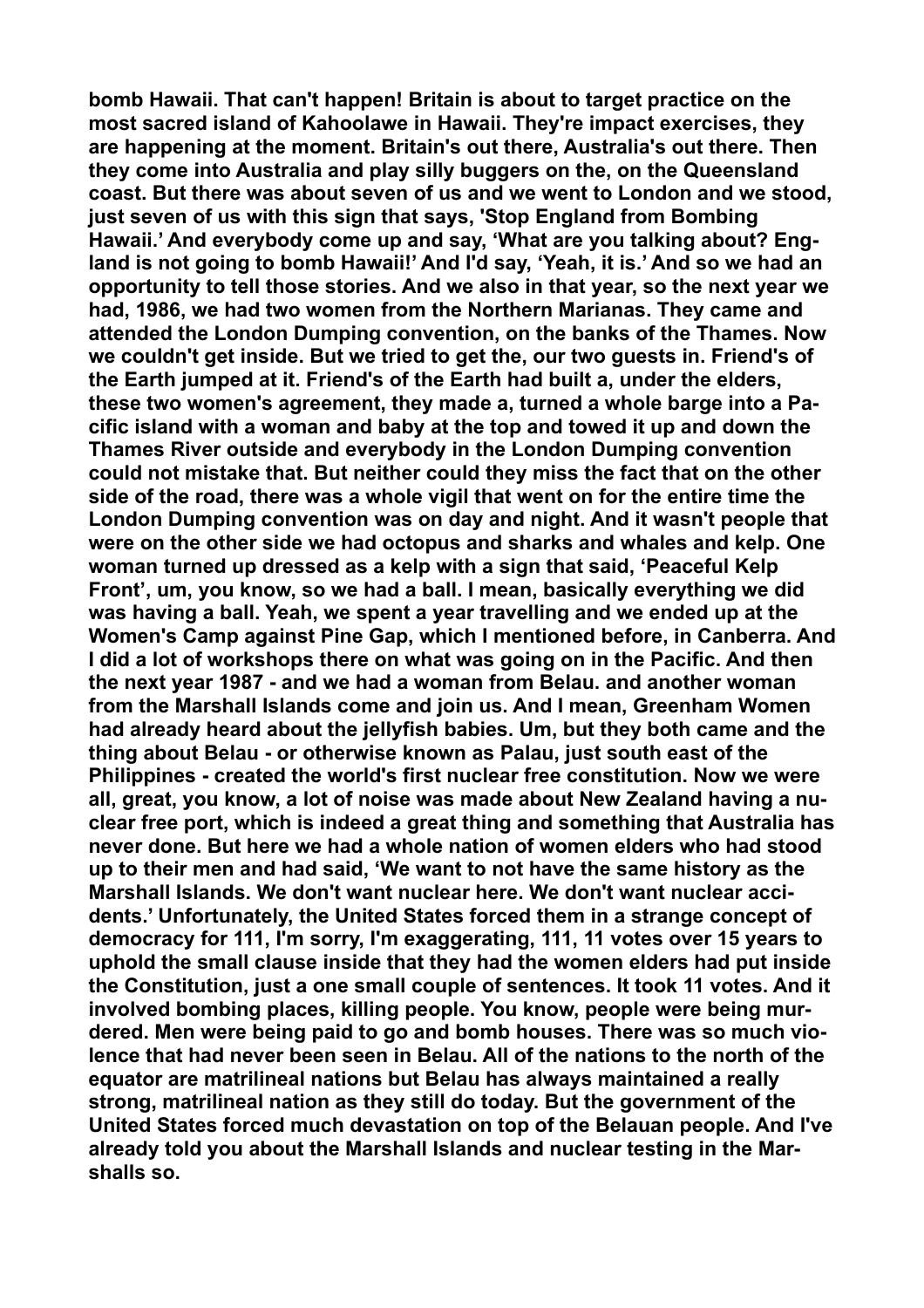So you then spent a lot of time petitioning did you to stop that?

**A lot of people have, for a long time. So these erm, we went around again, we went around England, Scotland and Wales to to talk about what was going on in the Pacific. I later went over to Ireland - I'm Irish Australian so it was a good opportunity to go over to Ireland and talk about what was going on when I was over there. And then in 1988, we had the Australian Bicentenary. And the Australian Bicentenary, there was an Aboriginal support group in London, set up by a woman called Robin. And she and I were in cahoots. And she was part of the Women for a Nuclear free and Independent Pacific network as well. So the Bicentenary was the celebration of 200 years of English rule in this continent of many countries, of many First Nation countries. And so I decided that I should stay in England, and assist with actually making a lot of noise around that. So um, at the end of 1988 I received a phone call from my family telling me to get on the next plane because my Mum was dying. And I left Greenham. What came out of that whole experience for me was my book, Daughters of the Pacific.** 

### Yeah.

**Which has got all those stories. Not all the stories, but the nations I've been to. Then I've written Holding Yawulyu: White Culture and Black Women's Law. So what I've been studying ever since I got on a bicycle was white culture and its impact on indigenous peoples. So that's my Greenham story. And where I've gone from there, in 1997 I joined the New Zealand peace Flotilla, and went to Moruroa as the only Australian to actually leave Australia and get into the New Zealand Peace Flotilla. There was some, there was some Australians on the Rainbow Warrior, Greenpeace's Rainbow Warrior. But other than that, obviously, I'm the only Australian to actually get out there. I had to jump on a boat out of Auckland, out of New Zealand. And then I came back and one day, a friend of mine made a phone call to me and said, I've got 16 women elders here from the desert, come out and come and have a cup of tea. So I grabbed my bag, went for a cup of tea, met these amazing women from the desert. Haven't - didn't see my home for another three months because the women asked me to take them home to the desert, I accompanied them home to the desert. I was invited to stay there for a month. And at the end of the month, they said you can go now but you've got to come back. So they wanted me back. And I've just spent the past 20 years from 1999 to 2019 living in the desert with the women elders, living their way in the desert. So it's been awesome and it all came out of Greenham, none of that would have been possible without Greenham.** 

You talked a lot about, you know, it's the best place on earth and the fun that you had and like you were always having a ball. How did that, why was it important, I suppose? Or how did it balance out with the grief I suppose that you were trying to get across to people that, in the campaign? You know if people if people looked at it and thought oh you're just having fun that's obviously not the case. Why was it important to have that?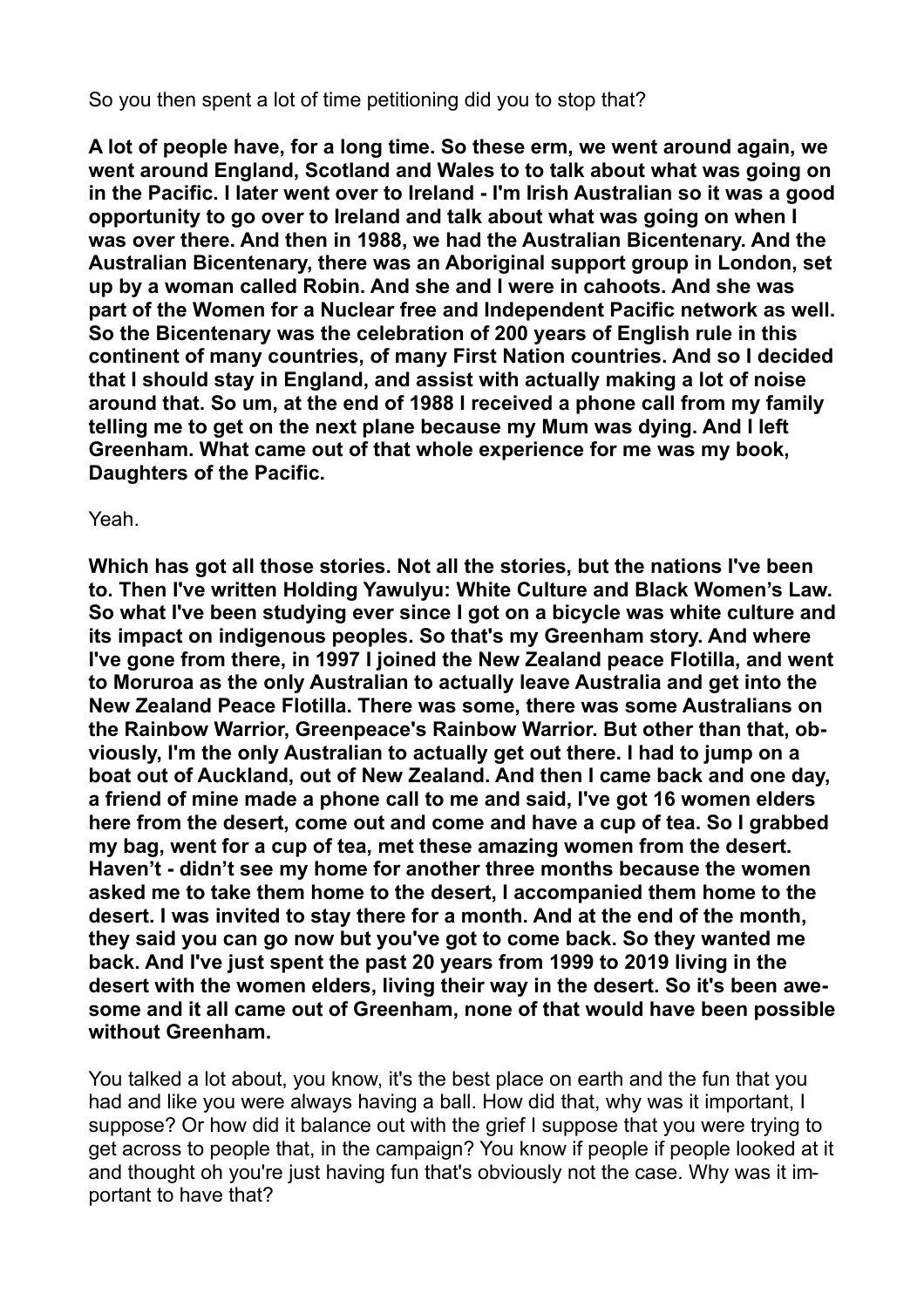**Have fun. There is a, um, you know, one of the things I love most about Greenham, you didn't have to be any way, you could be any way you were and it was okay. Yeah, kinda like as long as you didn't give somebody else a hard time, it was okay. And yeah there were times um - one of the things I loved about Greenham was the fact that I like to live in places where I know that just by breathing, I'm changing the world. That's been Greenham for me. I just had to be there and breathe like, didn't have to do anything else. I mean, other things were done, but just being there - that's what it's been like for me out in the desert for the last 20 years. Just being there and just breathing. Yeah, there was a lot of work to go with it, I was looking after some seniors. In one year I looked after three women who were said by the local clinic to be aged over 100. Now these are all women who, who had first contact when they were already women. One of the women elders, one of the only, the only remaining of the first original 16 women, had first contact when she had just given birth to her first child in 1967. That was yesterday. And, amazing women. I've been so blessed in my life and getting on the bicycle and riding to Greenham was definitely one of the best things I've ever done in my entire life. Because I found myself, I found myself as a person, I found myself as a lesbian. I found myself as a woman with other women. And yeah, I mean I had a good life before that, I - when I was 21, I built a horse drawn gypsy waggon filled it full of puppets and travelled around in a circus, my ancestors, Ishtar Peddlers Touring Children Circus, which is where my last name comes from. So you know, like, but yeah, there were time, there were times that drove people nuts. Sometimes, it drove me nuts. There were hard times.** 

Was it important that the camp was women only?

**It would not have survived if it had been men, had men there. And there really needs to be places for women to get together as women, as women, like women. I'm talking about women here. It's an entirely, women are an entirely different group of people. And when we get together as women, there's just so much learning and giving and strengthening and, and sharing and crying and having hard times you know, but being together. We don't always agree with each other. This is the brilliance of having 13 you know, or sometimes, you know, four camps around the base, you could just pick up your bender and go for a walk. Well, you didn't pick up your bender, you left it there. I was very lucky to inherit a whole beautiful bender that had already been built in the original style, you know, the bent saplings, and then, then the blankets thrown on top and then the plastic on top of that. I mean, it doesn't take much to build a home. But I'd learned that on the bike ride because every bush became your home if you stayed at it long enough.** 

Yeah. So you said like, you know, you didn't always necessarily agree but you respected each other. How did it work with the collective decision making of the camp? You know, there was apparently no hierarchy - how did that work?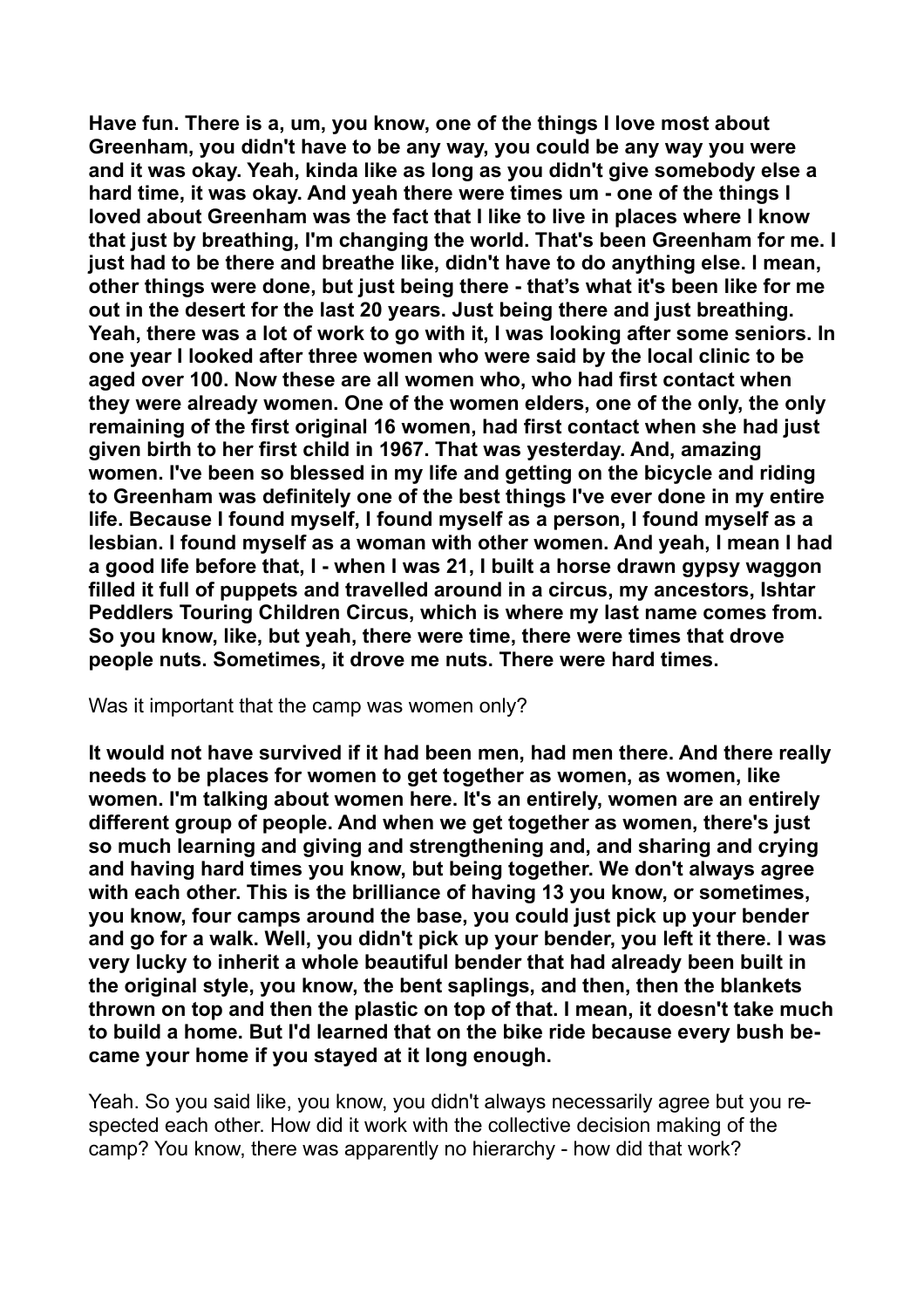**Um, some people did think there was a hierarchy and they thought they were on top of it. Um, so, you know, like, we used to have some entanglements. I mean, let's face it, Greenham got so many donations, there was money coming into Greenham from all over the world. And some of it was well spent, unfortunately, some of it wasn't. We had processes by which the money, camp bit could happen. But it was always the same people. And we also had at that stage, we also had an office in London and you know, they'd turn up on a regular basis to claim some money because they were busy living in London. It's like well, come back to the camp. Anyway, the money meeting used to happen at every, used to happen always at one particular gate. And and I thought about that and then I thought, hold on. Let's shift it around to different gates every time to find out how that, if we can actually bust this, this give me sort of attitude and yeah. I took it to Green Gate. We had the camp, the money meeting at Green Gate. And then we moved it on to Turqouise. And then on to well, round the circle. I think there was a Jade Gate in there at some stage. And we moved in around to Blue and then went on to all the other colours and ended up back at Green where the circle started.** 

Do you know anything about Woad Gate?

# **That's the one I'm after, Woad.**

So Woad and Turquoise weren't the same gates?

## **No. Some of them weren't gates. Some of them were, um, what do you call it, fence.**

Okay, and then there was Emerald Watch?

# **Yeah, Emerald was on the Gate.**

Yeah.

## **But it was where you could see what all the squaddies were doing on that on the airstrip.**

Right.

# **Yeah, I went back for the 10th birthday in '91.**

What was it like then going back?

**Oh, my body knew exactly where it is. There's very few places on this planet that I feel totally at home. The common is one of them. My body knows every foot every, every inch of that ground, around Green Gate. And right around, you know, to a lesser degree, the whole base. It got to the stage, as I was seeing memories as I just walking anywhere, they'd be memories jumping at me from all over the place. And it was like, hey, hold on a minute, you lot just**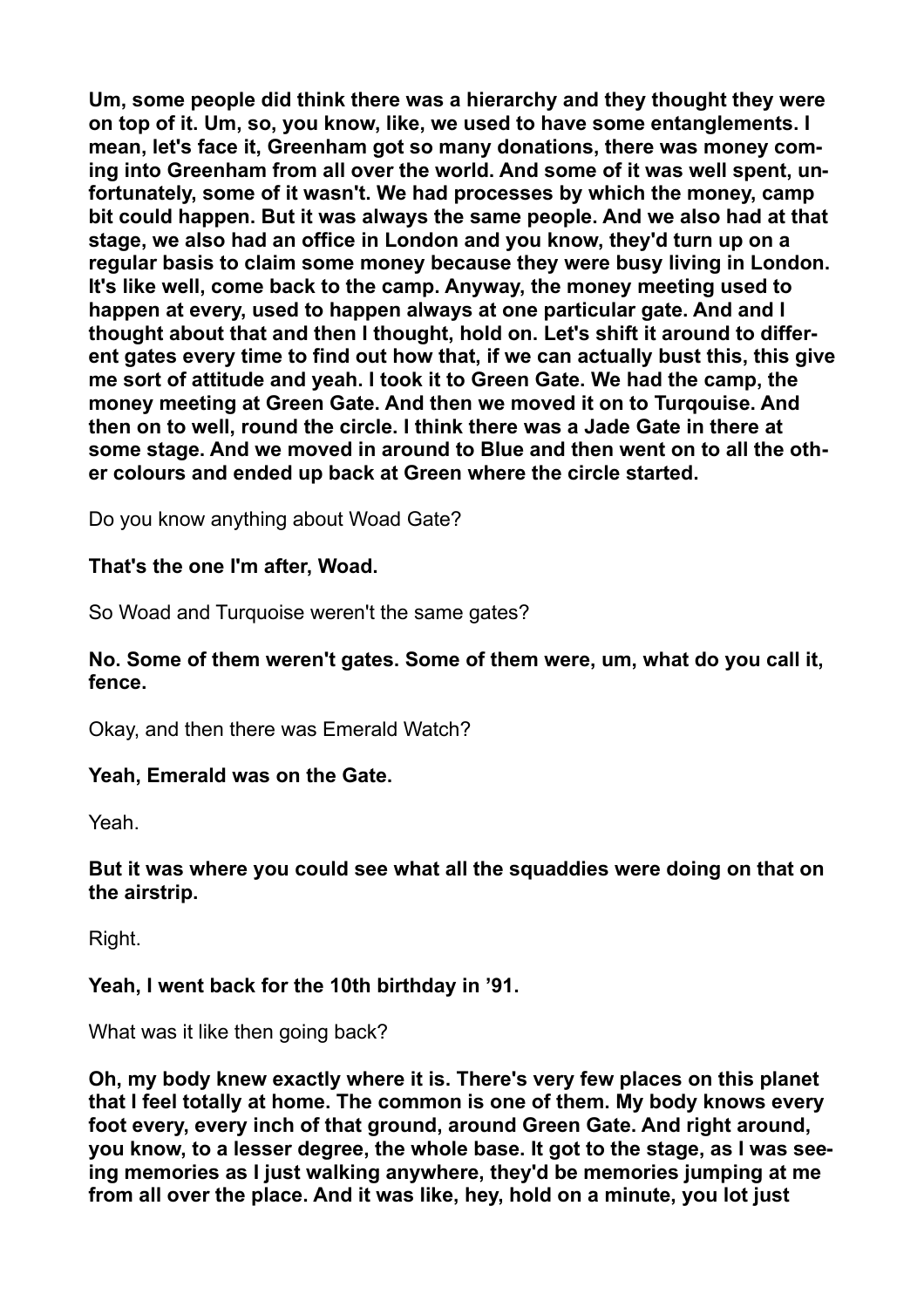**slow down. I'm here to make new memories. So that was good. That's really good.** 

What do you, why do you think it is so important that these memories are preserved? Like, for future generations?

**I think women need to know - like, those of us who lived there couldn't imagine wanting to live any other way. And praying, you know, it could keep going forever. It doesn't make sense that it's not happening. Doesn't make sense that opportunity isn't available for the young women these days. So they can find themselves. It was such a priceless thing and all it took was a bunch of women to walk from Cardiff and sit down and say we're not leaving. So all it takes is one woman to go and do it. So why haven't I done it? I'm not sure yet. And I'm not sure that I won't do it.** 

Yeah.

**Because it's some it's an understanding of self there's a grounded-ness comes with grounded - it's really important that we were on a common. I was asked recently if I would like to participate in a women's camp at Parliament House in Canberra. Ah, you know like where all the Polly's hanging out. It's like no. It's a different place altogether. Yeah, there are camps happening. There, okay we've got a massive protests going on with trying to stop coal mines here in Australia.** 

Oh right.

**Cos you know like Australia is one of the world's largest exporters of coal.** 

Yeah.

**Hello! Ah, you know, like we've got a climate catastrophe that's descending on us even as we speak. But yeah. It's, there's a power that comes into you, what I felt was a power that came into me that was more than me, but was but at the same time total to me it was, me, the size of me and yet it was as expansive as the universe. And there was a power to just weave the future. And we all could feel that. We all wanted it. And yeah, it wasn't always easy. But as I said, you just roll up your swag and move on to the next camp. Yeah, I lived at Orange. I lived at Red. I lived at Blue. Yeah, the zap. Yeah. Because that zap, that was scary business. But the person who knows most about it, and is still alive to tell the story - because the person who knew most about it isn't alive anymore. But she worked really closely with the woman who was from the Navy, who is an electronic expert in the Navy. Greenham Common woman. Yeah, you know, like she had, she had her life threatened so many times. And I remember going to the car once and there was a gunshot, in her, what do you call it, driving, front window, screen - yeah, that can only have been made by a gun. And I was busy with the Pacific - I was feeling the zap.**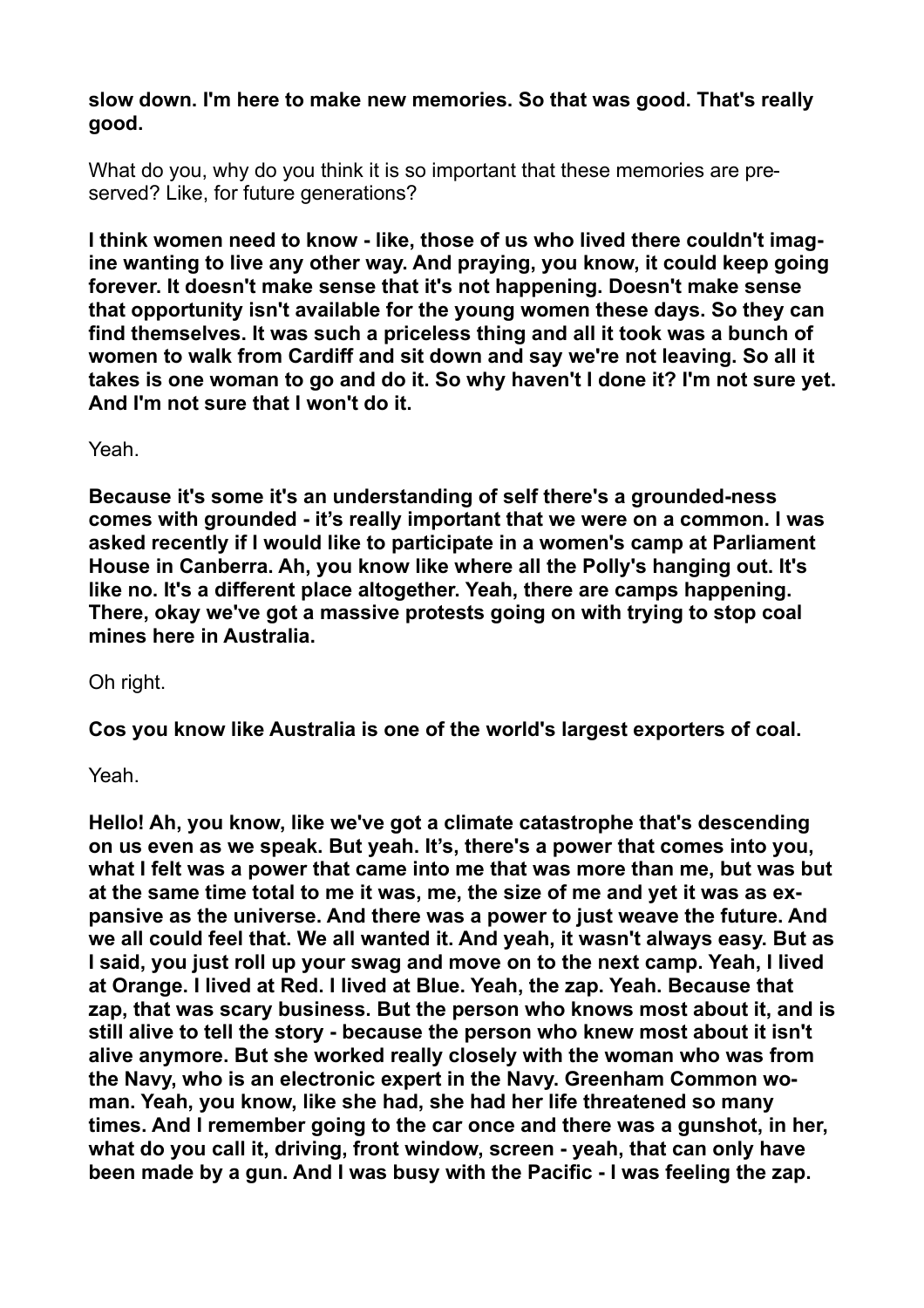**But I was busy with the Pacific. But even just yesterday, I saw a comment on television and about invisible weapons.** 

Right?

# **Well, that's what we're talking about.**

Yeah. Listeners, would you just explain what the zap was?

**Okay, the zap, um, I can't remember what year it happened. Um, but it was a beam. And the beam went from just below your knees to just above your head. And the first thing, it's electronic weapons. And the first thing that it creates, creates is panic, absolute panic. But if you can pull yourself together enough to drop to the ground, get underneath the beam, lay there long enough to recover, and then crawl your way out far enough so that you think you might be out of the beam. Um, so yeah, they used to talk about, you know, we just cut the fence. You know, the whole thing was to prove to the military that that didn't matter what they did. You know, we could get in, we're just normal human beings, you know, not specially trained. What did they think the opposition was going to do? You know, like, that was the same with, with Cruise Watch. If we knew where the cruise missiles were, what made them think the Russians didn't? This is right in the Cold War - right. It's like, hello! Um, so that was the whole point of getting in and out of the base. But the the thing about the zap is because the fence didn't keep us out, they decided to use the zap - the electronic weapons which they have been developing since the 1950s. And they used the zap that when they first started at Greenham, they didn't know how to aim it. And you had squaddies inside the base, soldiers inside the base screaming their heads off and going absolutely nuts and yelling, 'Get me out of here! Get me out of here!' You know, all soldiers running up and down the watchtower. There was a massively high watchtower on um, inside the base, and you know, they'd run up and down with machine guns and squaddies that were pointing machine guns at each other and you know. They went berserk for about a week before they actually started to rein that in. But, you know, it impacted, it works with the brainwaves. So if it fits inside your brainwave in a way that doesn't do damage then it doesn't - you don't notice it. You don't feel it. You're not affected by it perhaps. Like my partner at the time Bridget she wasn't affected by it. But I was. It would totally space me out. One time I remember shutting my eyes and thinking the end of the world had arrived because it was just inside my head there was there was just doom and gloom and explosions going on all over the place. I shut my eyes again, and that wasn't there. So, you know, like these weapons - that was in the '80s. These weapons have got another, what, 30 years on top of that, you know, like, you know, those things they stick into, into your power point, so you can kill mosquitoes or keep flies out of your house - that's the same stuff. So they want to - when we had the women's peace camp in Parliament House in Canberra against Pine Gap, um, we went over to protest at the defence building, um, you know, I could feel it there immediately. But they used to call it the super fence, we're going to bring the**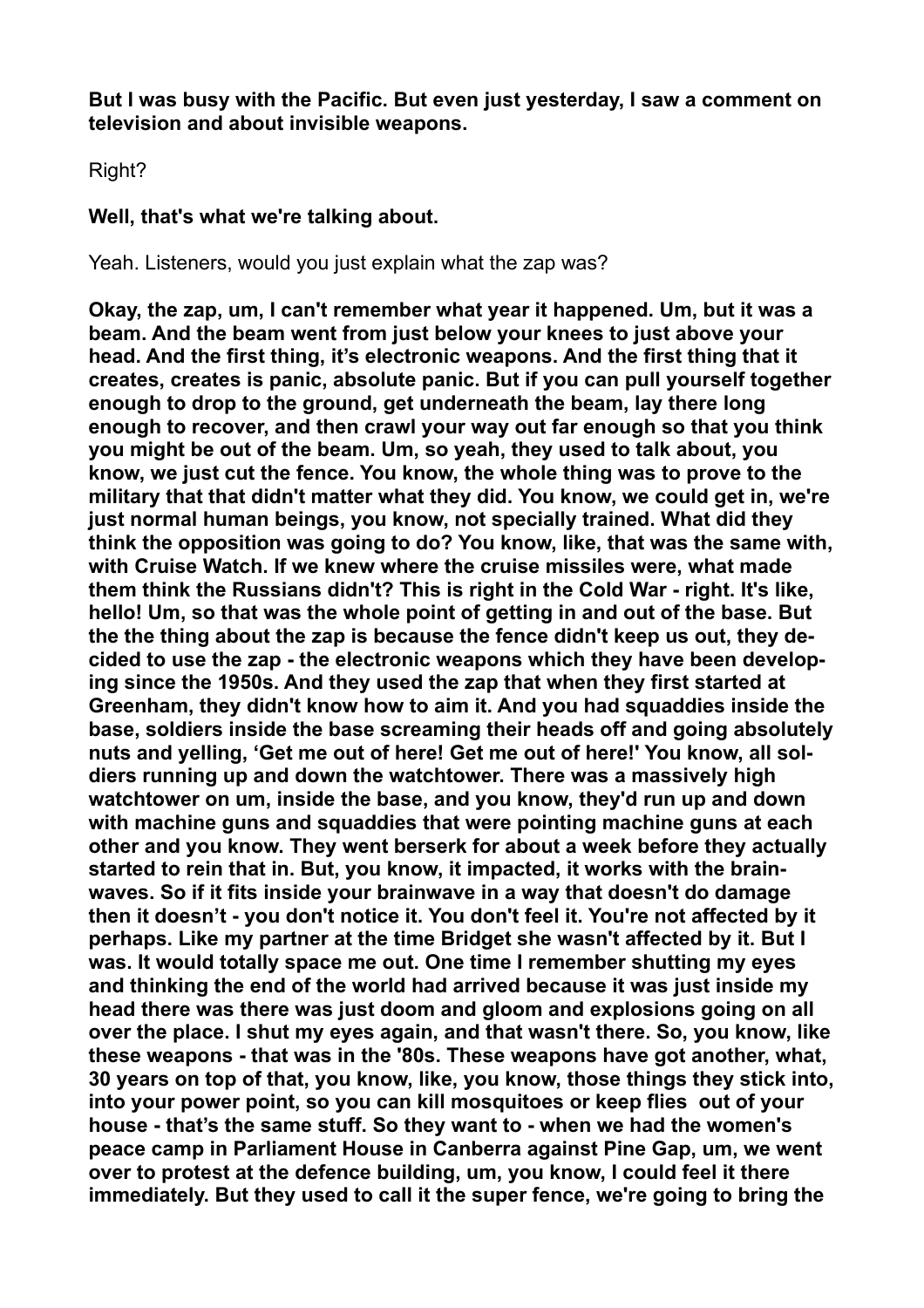**super fence in. And we presume, that's what they meant by the super fence was this, these electronic weapons and to hear just yesterday, somebody still mentioning invisible weapons. They're obviously not, you know, it, see, it could stop a raging bull. This is a study they did in the '60s, late '60s, early 70s. They would stop a raging bull in full charge, just by switching a button. They can actually narrow it up the beam onto one person, or like and actually spread across a whole area. And we had the world, one of the world's foremost experts in radiation, who was a, a scientific nun, as it turned out. Um, and she came to Greenham and proved to us that we were being cooked, as she used the word - mainly around Green Gate because Green Gate was closest to the silos. Yeah, it really damaged - there was two women who froze in two different sides of Green Gate at exactly the same time and could not move. So she was one of them, and there was another woman, and afterwards they got up and they exchanged notes and discovered that it happened at exactly the same time.** 

Yeah.

**It impacted the rest of us and all. But while I'm busy talking about the silos let you, let me tell you that when I went back for the 10th birthday, I organised that we were all going to go on top of the silos again to repeat what had happened on the first birthday. When the women got on top the silos, the ones that had inspired me so much to actually get, get on a bike - I was already getting on a bicycle but definitely to go to Greenham. That's where I was heading. So I didn't know that until the day before I left Australia to set out around the world. I knew that I was heading for Greenham. And so I went back to the 10th birthday and I'm hoping that next year Coronavirus allowing we'll actually have the 40th birthday. I think what people need to know about the zap, um, you know, in today's world, I don't know how to get it out there. I'm not the person to tell the story. Yeah, I actually went dyslexic for - not dyslexic, um, - for a whole year, I couldn't speak for a year.** 

# Really?

**Um, yeah. I, I would come out with words, but it was my partner Bridget who had to actually translate everything I wanted to say.** 

So it was all like symbols?

**Yeah, I couldn't string words together to make a sentence. So yeah, lasted for a year.** 

And did it gradually get better? Or was it a sudden

**Gradually got better. I'm still get dyslexic with numbers sometimes. But I was actually, I was able to, well, I wasn't writing in those days. But I was able to write things but I wasn't able to speak things. I could speak words, they just**